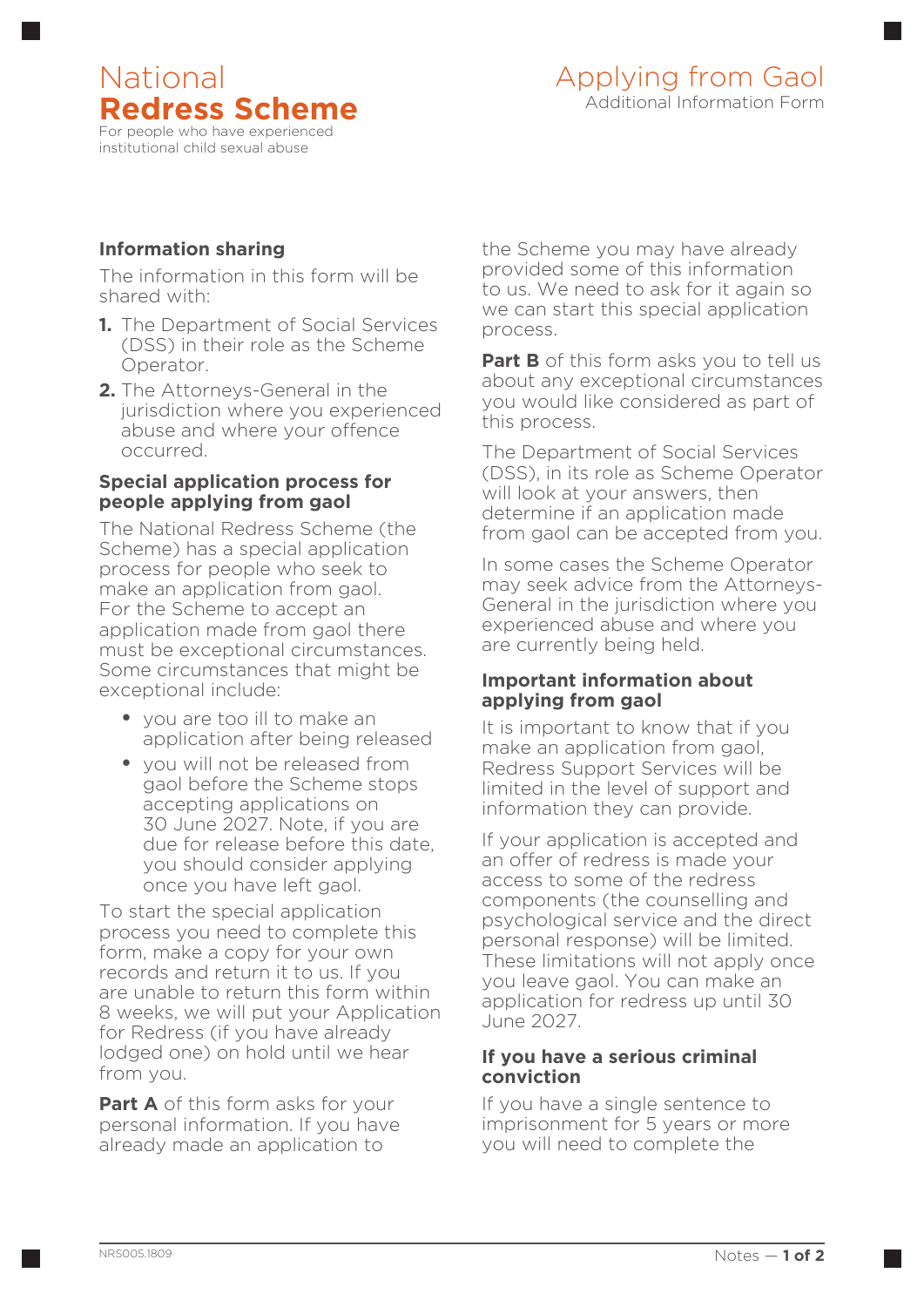*Serious Criminal Convictions - Additional Information Form*. This form asks you to provide personal information along with details of the nature of your offence, your sentence and your rehabilitation.

To find out more about this special assessment process go to **nationalredress.gov.au**.

You can download the form at **nationalredress.gov.au** or contact us on **1800 737 377** (call charges may apply). If you are calling from overseas please call +61 3 622 3455 and ask to speak from someone from the National Redress Scheme.

# **Redress nominees Legal redress nominees**

If you are the legal redress nominee for a person who has made an *Application for Redress*, you may complete this form on their behalf.

You will need to write your Redress Nominee ID when signing this form. This ID starts with RN, followed by nine numbers. It appears on letters we send to redress nominees.

If you are not yet a legal redress nominee, you must complete the *Redress Nominee Form* before you can act on behalf of a person in the Scheme.

## **Assistance redress nominees**

Assistance redress nominees are unable to complete this form.

You can download the form at **nationalredress.gov.au** or contact us on **1800 737 377** (call charges may apply). If you are calling from overseas please call +61 3 622 3455 and ask to speak from someone from the National Redress Scheme.

# **Privacy Notice**

The Australian Government Department of Human Services (the department) is responsible for the administration of the Scheme. Your personal information is protected by law, including the *Privacy Act 1988* and the *National Redress Scheme for Institutional Child Sexual Abuse Act 2018*. It is collected by the department to administer the Scheme, including to assess your application for redress.

Your information may be used by the department, or given to other parties where you have agreed, or where the law allows or requires it.

You can find out more about the way the department will manage your personal information, including our privacy policy, at **humanservices.gov.au/privacy**

### **Contact the Scheme**

- **•** Visit **www.nationalredress.gov.au**
- **•** Phone **1800 373 377** (call charges may apply). Contact us 8:00am – 5:00pm local time Monday to Friday, excluding public holidays.

If calling from overseas, please call +61 3 6222 3455 and ask to speak to someone from the National Redress Scheme.

# **How to fill in this form**

Write clearly so we can understand.

Write in BLOCK letters.

|--|--|--|--|--|--|--|--|--|--|--|--|

Use Black Pen.

Black out where you make a mistake. Please do not use correction fluid or tape

### **Please initial any changes you make.**



Mark boxes like this X

## **Return your completed form to**

NRS Reply Paid 7750 Canberra BC ACT 2610 Australia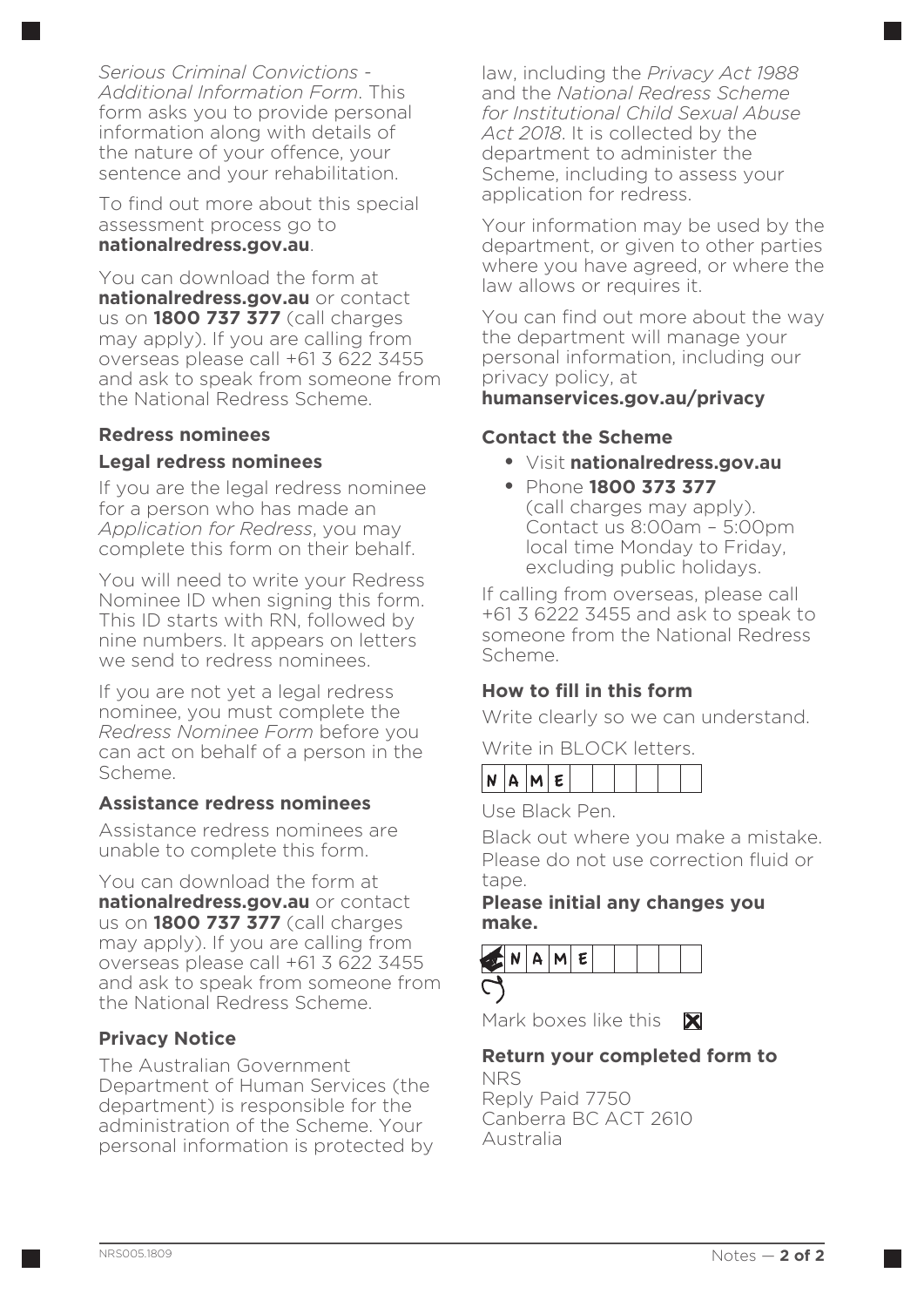# Part A: Your personal information

The Scheme may share this information with the Attorneys-General in the jurisdiction where you experienced the abuse and where you are currently being held, to seek advice about your exceptional circumstances to apply from gaol. If you don't have all the answers please write what you can.

# **1 Your name**

|                        |        | Mr    | $\Box$ | Mrs | Ms |  | $\Box$ | Miss | $\Box$ |  |  | No title |  |
|------------------------|--------|-------|--------|-----|----|--|--------|------|--------|--|--|----------|--|
|                        | $\Box$ | Other |        |     |    |  |        |      |        |  |  |          |  |
| First name             |        |       |        |     |    |  |        |      |        |  |  |          |  |
| Other<br>given<br>name |        |       |        |     |    |  |        |      |        |  |  |          |  |
| Other<br>given<br>name |        |       |        |     |    |  |        |      |        |  |  |          |  |
| Last name              |        |       |        |     |    |  |        |      |        |  |  |          |  |

### **2 Have you been known by, or used any other names?**

- $\Box$  Yes Please write the full name(s) below. Include all names you have used. Attach another sheet if you need more space.
- $\Box$ No (go to question 3)

Other names

| First name             |  |  |  |  |  |  |  |  |  |  |  |  |  |  |
|------------------------|--|--|--|--|--|--|--|--|--|--|--|--|--|--|
| Other<br>given<br>name |  |  |  |  |  |  |  |  |  |  |  |  |  |  |
| Other<br>given<br>name |  |  |  |  |  |  |  |  |  |  |  |  |  |  |
| Last name              |  |  |  |  |  |  |  |  |  |  |  |  |  |  |

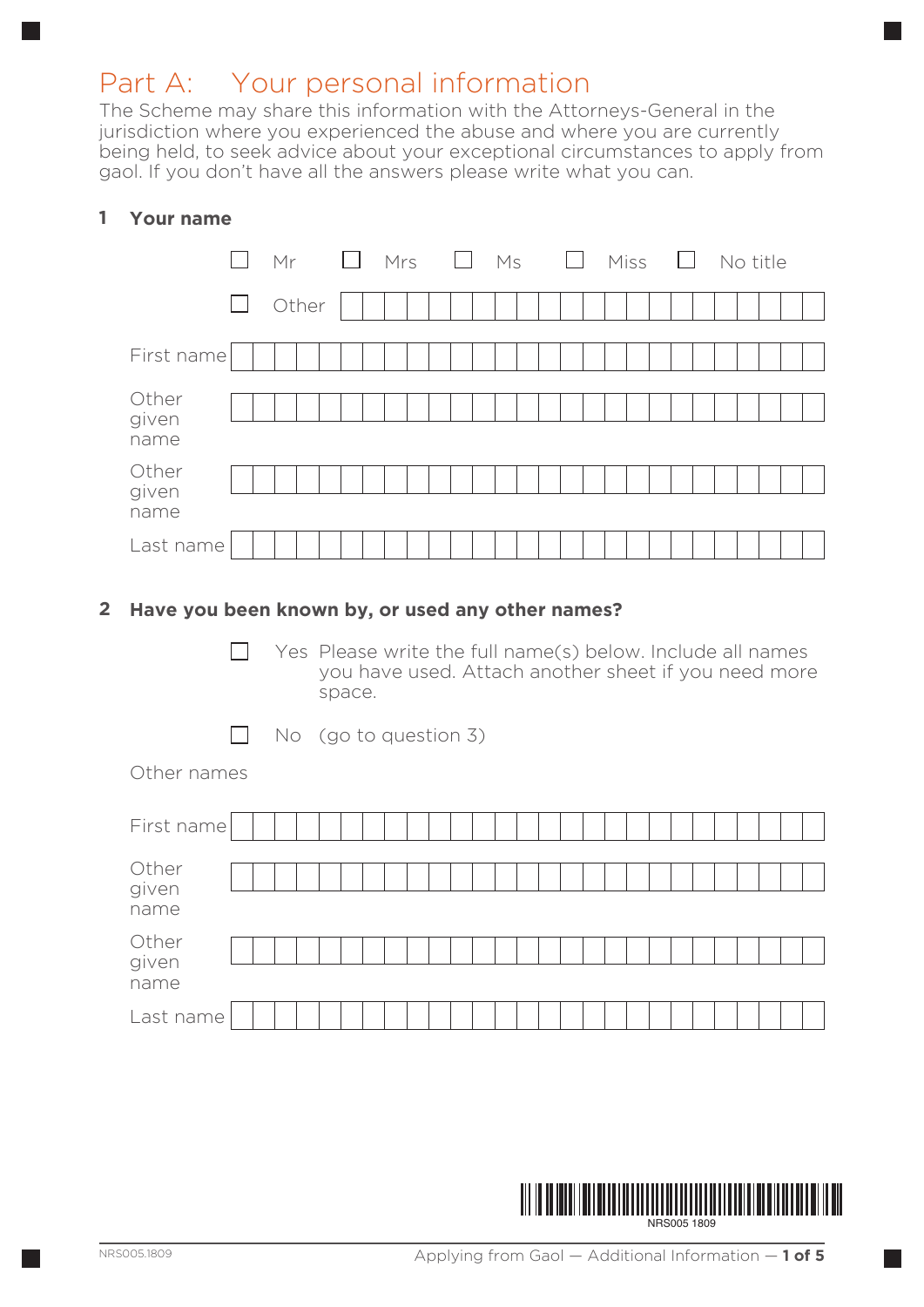### Other names – continued

| First name             |  |  |  |  |  |  |  |  |  |  |  |  |  |
|------------------------|--|--|--|--|--|--|--|--|--|--|--|--|--|
| Other<br>given<br>name |  |  |  |  |  |  |  |  |  |  |  |  |  |
| Other<br>given<br>name |  |  |  |  |  |  |  |  |  |  |  |  |  |
| Last name              |  |  |  |  |  |  |  |  |  |  |  |  |  |

Include all names you have used. Please attach another sheet if you need more space.

 $\Box$  Yes, I have attached another sheet for other names.

# **3 What is your date of birth?**

Please write this as DD/ MM/ YYYY.

### **4 Your gender**

- Male
- **D** Female
- X Indeterminate/Intersex/Unspecified

### **5 Your current postal address**

| Number /<br>PO Box |                                                                                                                            |
|--------------------|----------------------------------------------------------------------------------------------------------------------------|
| Street             |                                                                                                                            |
| Suburb             |                                                                                                                            |
| State              | $ACT$ $\Box$ NSW $\Box$ VIC<br><b>WA</b><br>$\mathbf{L}$<br>$\Box$                                                         |
|                    | $\Box$ NT $\Box$ SA $\Box$<br><b>TAS</b><br>$\begin{array}{c} \square \quad \text{QLD} \end{array}$<br>Overseas<br>$\perp$ |
| Postcode           |                                                                                                                            |
| Country            |                                                                                                                            |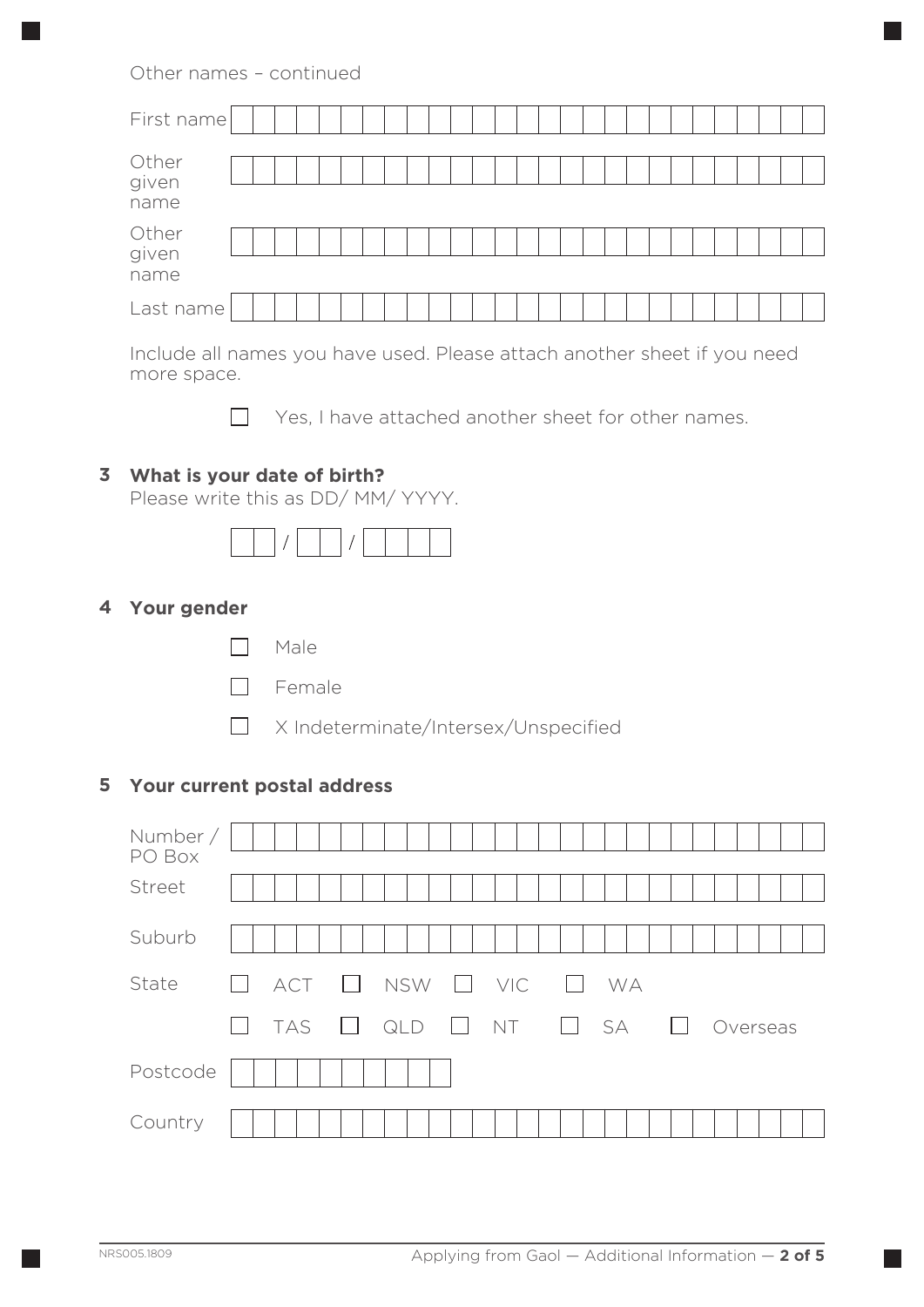# Part B: Your exceptional circumstances

The Scheme will share this information with the Scheme Operator to make a decision about any exceptional circumstances for accepting an application made from gaol. If you don't have all the answers please write what you can.

#### **6 In which state or territory are you currently in gaol?**

|           |  | $\Box$ act $\Box$ nsw $\Box$ vic $\Box$ wa |  |  |  |  |  |  |
|-----------|--|--------------------------------------------|--|--|--|--|--|--|
|           |  | $\Box$ TAS $\Box$ QLD $\Box$ NT $\Box$ SA  |  |  |  |  |  |  |
|           |  | $\Box$ Overseas – Give details below       |  |  |  |  |  |  |
| $Country$ |  |                                            |  |  |  |  |  |  |

**7 What is the name of the gaol you are currently held in?**



### **8 Your expected release date**

Please write this as DD/ MM/ YYYY.

|           | $\vert \vert$ $\vert$ $\vert$ $\vert$ $\vert$ |
|-----------|-----------------------------------------------|
| )ĸ<br>n a |                                               |
|           | I am on remand                                |

**9 Where did the sexual abuse you experienced as a child occur?**  You can select more than one box.

|           |  | $\Box$ act $\Box$ nsw $\Box$ vic $\Box$ wa |           |  |  |  |  |  |
|-----------|--|--------------------------------------------|-----------|--|--|--|--|--|
|           |  | $\Box$ TAS $\Box$ QLD $\Box$ NT $\Box$ SA  |           |  |  |  |  |  |
|           |  | $\Box$ Overseas – Give details below       |           |  |  |  |  |  |
| $Country$ |  |                                            | 1 1 1 1 1 |  |  |  |  |  |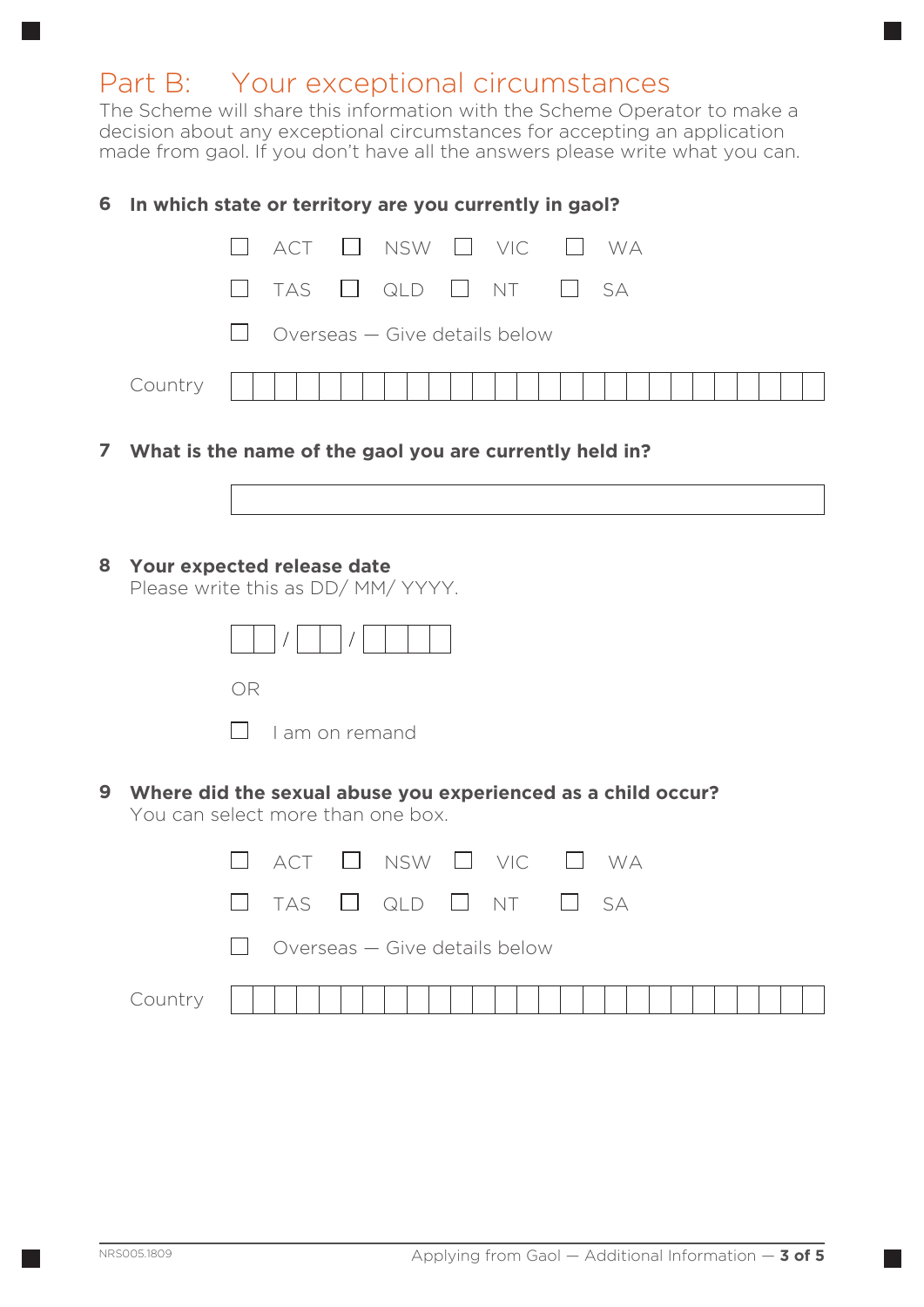### **10 Please tell us about the exceptional circumstances you would like the Scheme to take into account.**

For example, you are terminally ill, you do not believe you will be well enough to apply once you have left gaol, or you do not expect to be released from gaol before 30 June 2027, when the Scheme will stop accepting applications.

Please attach another sheet if you need to add more information.

 $\Box$ 

 $\Box$  Yes, I have attached another sheet with more information.

**11 Have you ever been convicted of an offence and sentenced to imprisonment for a period of 5 years or more in Australia or overseas?**

> Yes You must also complete the *Serious Criminal Convictions – Additional Information Form.*

No  $\Box$